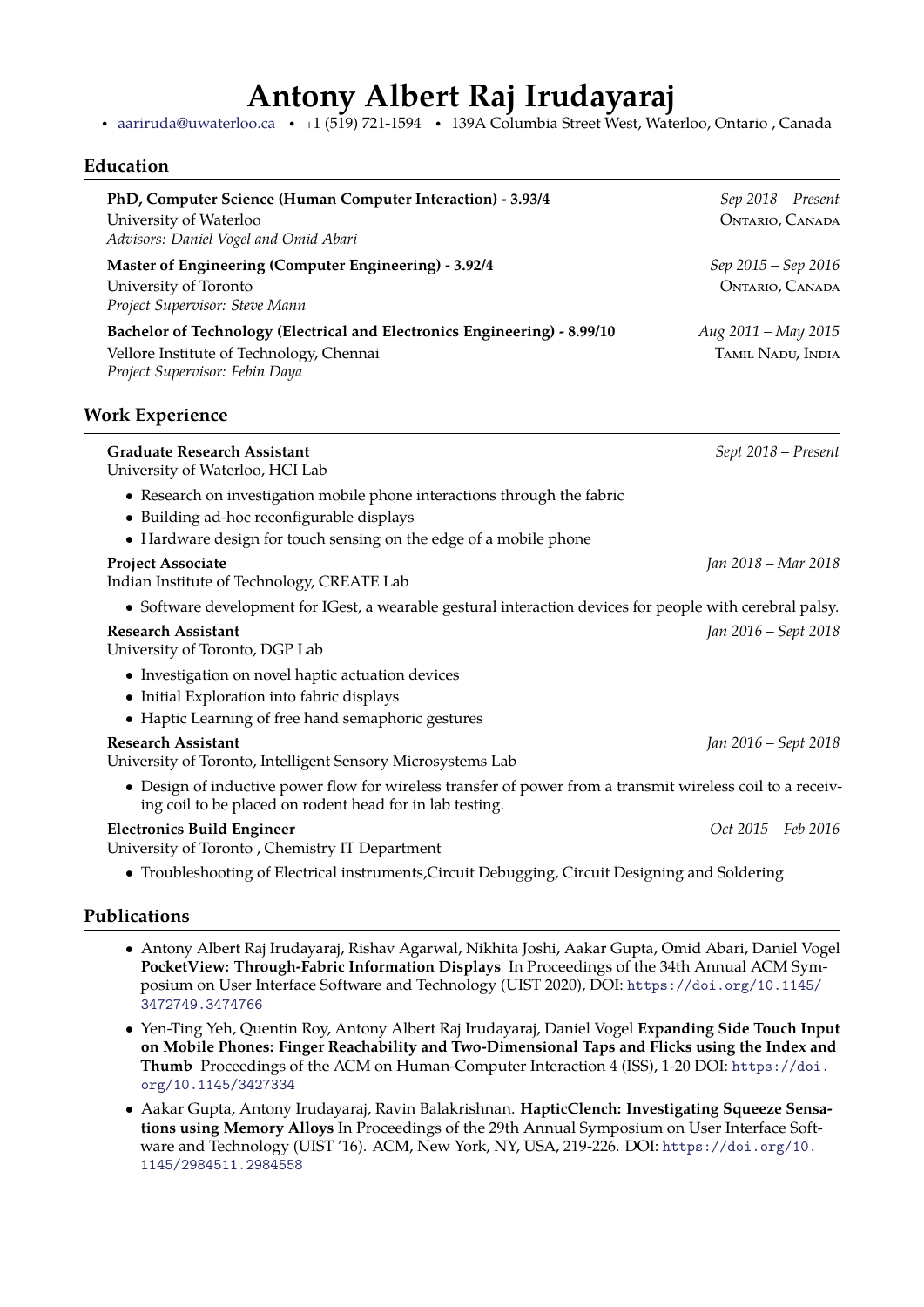• Aakar Gupta, Antony Irudayaraj, Vimal Chandran, Goutham Palaniappan, Khai Truong, and Ravin Balakrishnan, **Haptic learning of Freehand Semaphoric Gesture Shortcuts** In Proceedings of the 30th Annual ACM Symposium on User Interface Software and Technology (UIST '17). ACM, New York, NY, USA, 109-117. DOI: <https://doi.org/10.1145/3126594.3126598>

### **Projects**

### **Ebike with a smart Helmet** *Jan 2015 – May 2015*

A normal bicycle was converted into a smart electric bike by integrating a wide range of sensors and actuators to perform intelligent tasks.The cycle included sensors to monitor speed, circuitry to drive and control an electric motor, theft monitoring system using GSM and GPS, and password-based entry for authenticating the driver.A smart helmet synced with the bike enables wider interactions. The helmet can control the indicator lights by tilting the head and speech input can be used to control the bikes' acceleration.

### **Augmented Reality Vibro-Acoustic Helmet for the visually impaired** *Oct 2015 – Aug 2016*

A helmet was designed to help visually impaired users to navigate through obstacles in indoor and outdoor scenarios. A depth-sensing camera interfaced with a Raspberry pi maps the location of the obstacle to appropriate vibroacoustic feedback, that can be interpreted by the user. Also, a Haar-Cascade classifier was trained to help the users locate trivial objects like water bottles and currency notes. Project Supervisor: Steve Mann

### **Implementation of High Dynamic Range (HDR) Imaging on a GPU** *Feb 2016 – Apr 2016*

Implemented a High Dynamic Range(HDR) Composition on a GPU GTX980 by combining 10 differently exposed images to capture the dynamic range of the scene. The GPU implementation of the HDR achieved a speedup of 7708x compared to a CPU implementation of it.

### **Cuttistant** *June 2015 – Sept 2015*

Cuttistant is a smart cutting board, derived from Cutting and Assistant. It has various features which solves problems that people face while preparing their dishes. It has a weighing machine, timer , instruction for making dishes, container to collect the waste and control the music on your phone from the cutting board.

This project was built from inspirations from the Sixth sense by MIT media labs.The system has a projector, camera ,gesture sensor and touch sensor. The touch sensor is used to navigate between various option in the system. This system will allows to take pictures by a simple gesture , then view pictures using a projector projected onto the wall, get weather updates and play music.

# **Teaching**

• Teaching Assistant for CS 349 - User Interface Design *Sept 2018 – Dec 2018* • Teaching Assistant for CS 105 - Introduction to Programming *Sept 2019 – Dec 2019*

### **Awards and Achievements**

| • David.R.Cheriton Graduate Scholarship(\$20,000) | Sept 2018–Sept 2020 |
|---------------------------------------------------|---------------------|
| • Achiever of the University, VIT University      | Sept 2014–Sept 2015 |
| • International Doctoral Student Award            |                     |
|                                                   |                     |

### **Talks**

- **'Interaction Design for Low-Resolution Displays'** in VIT Chennai (Virtual).
- **'Introduction to Electronics Devices and Advancement in Electronic projects'** in Laqshya Institute of Technology and Sciences, Khammam.
- **'Basics of Analog and Digital Circuits'** as part of my Electronics hobby club activities.

### **Selected Press Coverage**

- **UWaterloo News** ["Smart displays that show information through fabric may be the next wave of wear](https://uwaterloo.ca/news/media/smart-displays-show-information-through-fabric-may-be-next)[able tech"](https://uwaterloo.ca/news/media/smart-displays-show-information-through-fabric-may-be-next)
- PocketView news featured in many tech news website: ACM Technews, TechXplore, Newsatlas

# **Smart Jacket** *June 2015 – Sept 2015*